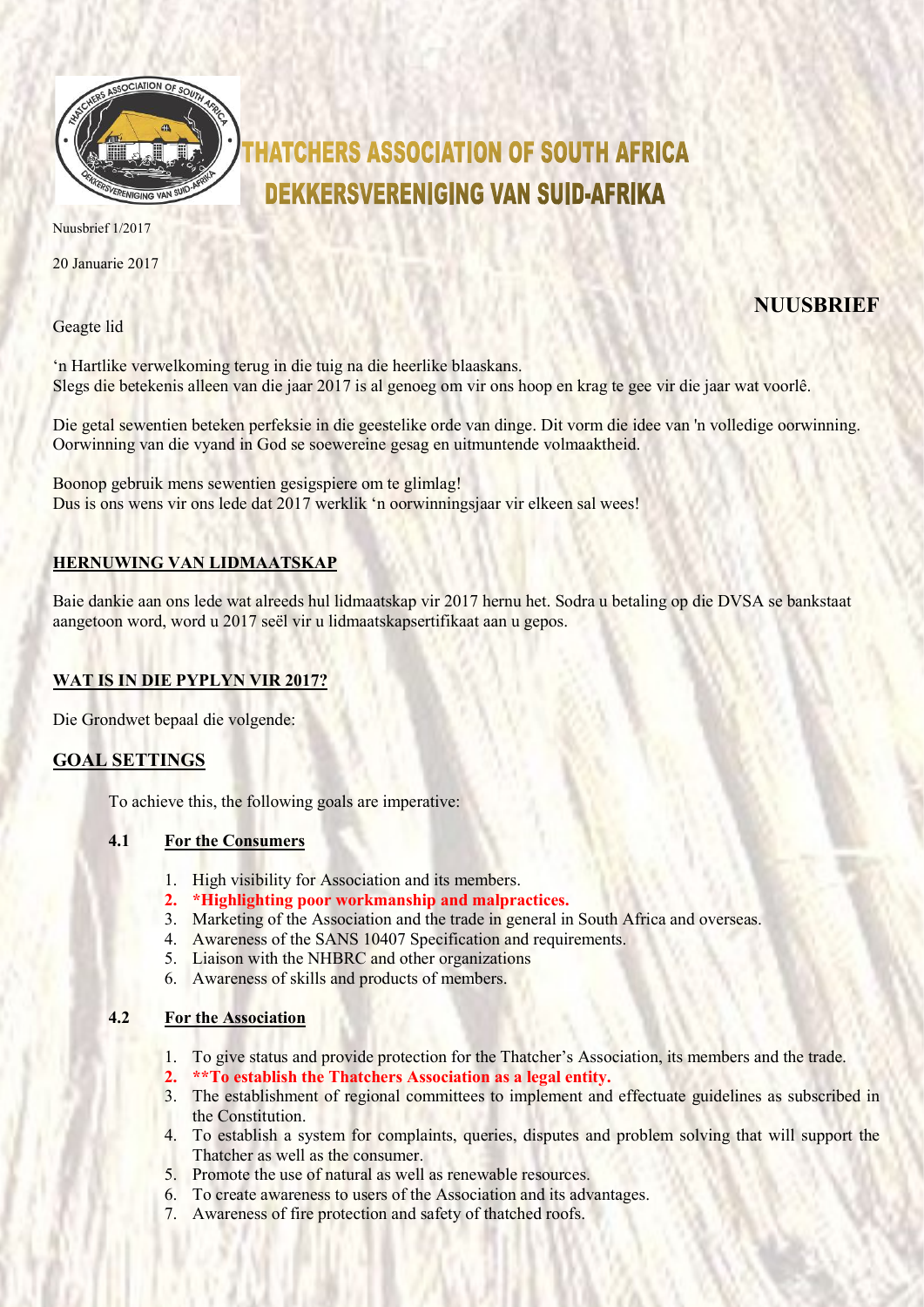8. \*\*The Association can own property and have a bank account to further their own business aims and goals.

Ondersoek word ingestel van wat dit sal behels om die DVSA te vestig as a regspersoon.

Met verwysing na bogenoemde uittreksel uit die Grondwet kan met vertroue bevestig word dat daar werklik gepoog word om die DVSA se doelstellings te verwesentlik.

#### \*LASLAPPIE WERK OF GLAD NIE

Dit is verblydend om waar te neem dat ons lede werk van die hand wys wat nie blywende resultate sal kan oplewer nie.. In plaas van om onbevredigende laslappie werk te verrig, is die kliënt van goeie raad bedien en is die kliënt die keuse gelaat om die raad te aanvaar of nie.

Hier volg ons lid se kommentaar ten opsigte van die fotos hieronder.

"Unfortunately we will not be able to assist due to the positioning of the chimney.

Firstly the chimney was built in a valley which by itself is always problematic and secondly, the side of the dormer window ends very close to the chimney which also restricts the flow of water even more. Therefore, from experience we know that attempts to fix these types of problems are seldom successful.

Please also note that the electrical wire that goes into the thatch is not only dangerous but can also add to the leaking problems.

Once again, our apologies for not being able to assist.

It might sound absurd to you but if you have an open fireplace which requires a chimney, our suggestion is to replace it with a gas fireplace, which will enable you to remove the chimney above the roof all together and extend the thatch over."



Vriendelike groete

### NASIONALE VOORSITTER

Dekkersvereniging van Suid-Afrika Faks Faks 6409 151 Privaatsak X 1015 8elfoon 083 283 8429<br>
LYTTELTON Boos adres admin@sa-th LYTTELTON Epos adres admin@sa-thatchers.co.za<br>
0.140 Webtuiste and Mehtuiste and Mehtuiste and Mehtuiste and Mehtuiste and Mehtuiste and Mehtuiste and Mehtuiste

www.sa-thatchers.co.za